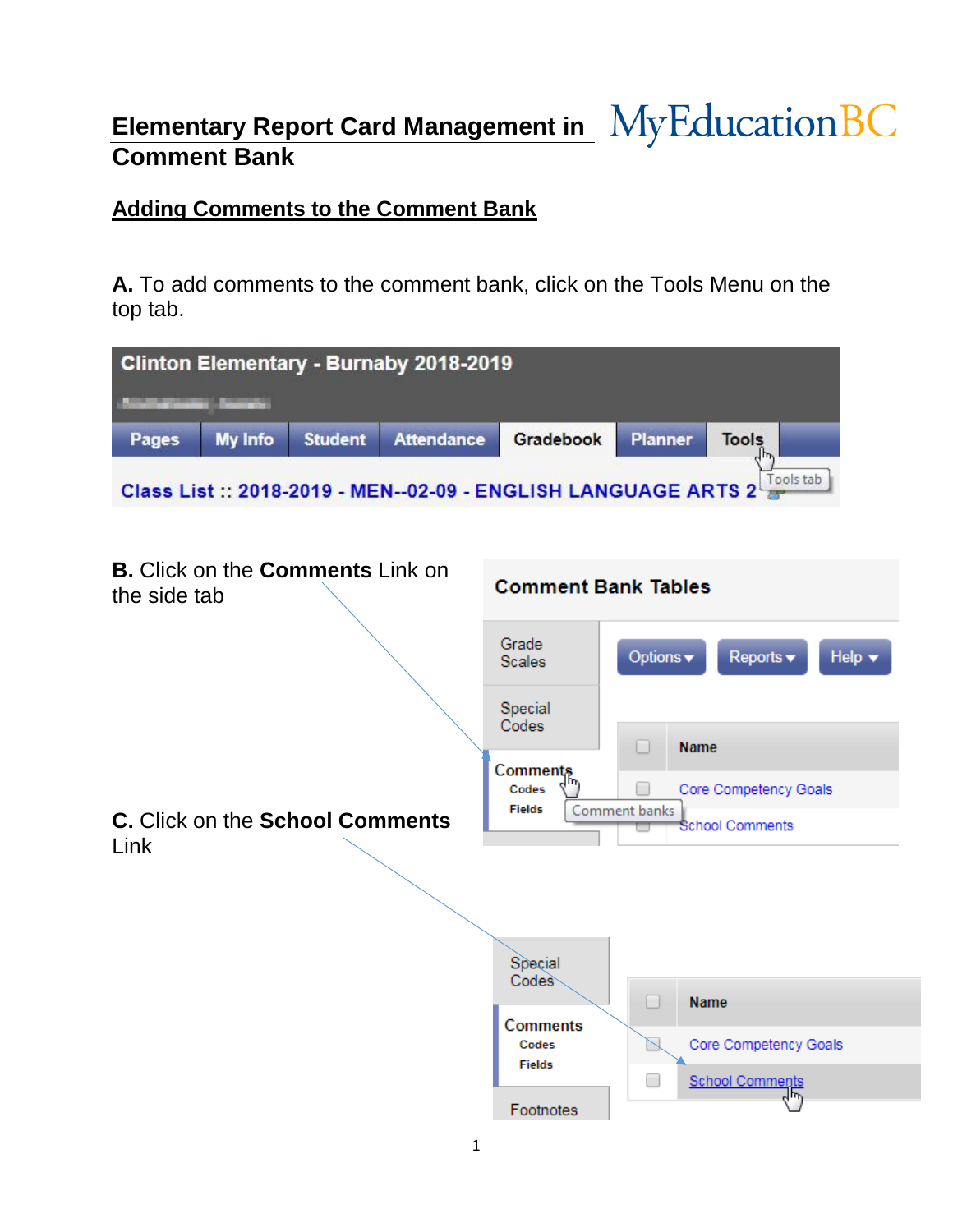

**E.** To create a comment for the comment bank, 4 fields must be filled out.

| Options v<br>Reports v           | Help $\blacktriangledown$ |                                                                      |
|----------------------------------|---------------------------|----------------------------------------------------------------------|
| <b>A</b> Save<br><b>X</b> Cancel |                           | The ID is a numerical<br>value that we<br>recommend using 3          |
| ID*                              |                           | digits. i.e. $1 = 001$ .                                             |
| Comment Preview *                |                           |                                                                      |
| Comment*                         |                           | <b>The Comment Preview</b><br>is a short excerpt of<br>your comment. |
|                                  |                           | The Comment is the<br>full comment.                                  |
| Category 1*                      |                           |                                                                      |
| Category 2                       |                           | The Category is a                                                    |
| Category 3                       |                           | group name for all                                                   |
| Disabled indicator               |                           | comments in that<br>group.                                           |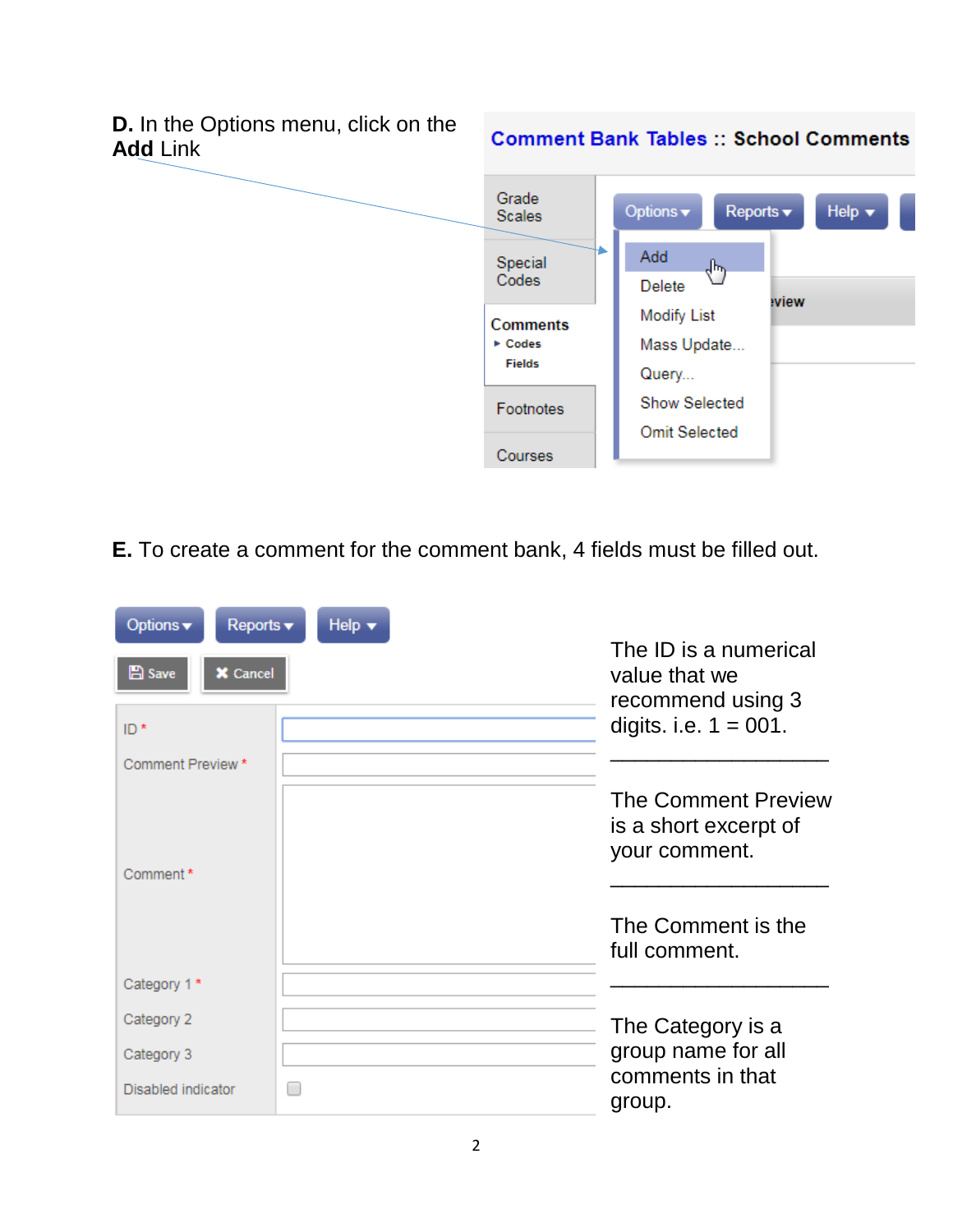#### **F**. Here is an example of a completed Comment Form. Press save when you are completed.

| Comment Preview *  | Clear and Organized                                                        |
|--------------------|----------------------------------------------------------------------------|
|                    | {{person.firstName}} presents information clearly and in an organized way. |
| Comment*           |                                                                            |
| Category 1*        | Communication                                                              |
| Category 2         |                                                                            |
| Category 3         |                                                                            |
| Disabled indicator | <b>List</b>                                                                |

**Note1**: You could put multiple lines for the comment

**Note 2**: You can use the shortcode {{person.firstName}} to automatically add the first name of the student.

**Note 3**: You can use unlimited categories that could group by Term. For example: Term 1 – behaviour

**Note 4**: Make sure to type the category name exactly the same for each comment group.

**To add more comments, go back to Step D and repeat.**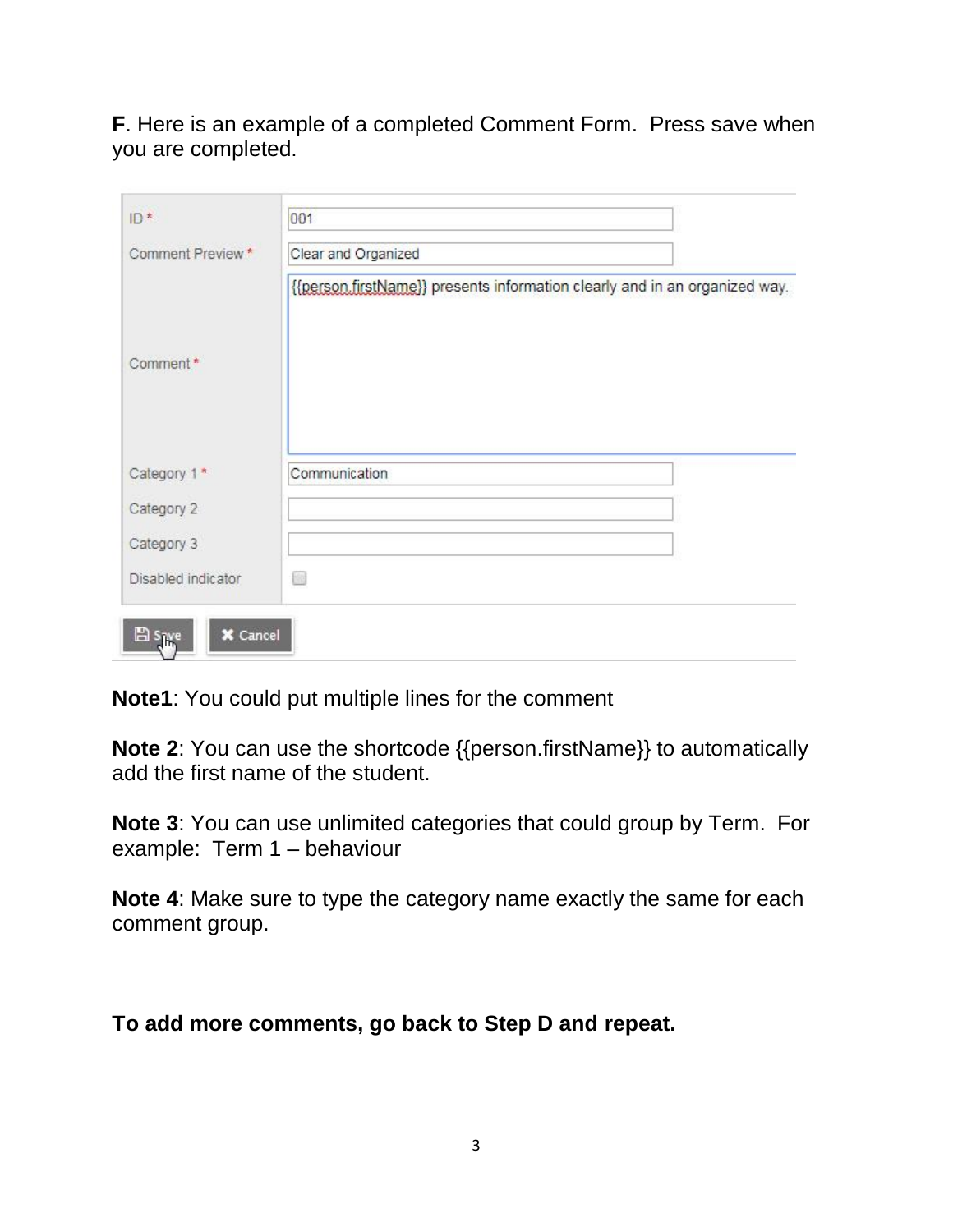# **Using the Comment Bank**

### **A.** Open the comment box, and click the arrow on the right side

|   |                                  | $\mathbf{x}$<br>o<br>MyEducation BC: Edit Text Comment - Google Chrome              | teacher           |
|---|----------------------------------|-------------------------------------------------------------------------------------|-------------------|
| € |                                  | https://myeducation.gov.bc.ca/aspen/textCommentEdit.do?std=STD000001QTdxI&colClass= |                   |
|   | Student                          | Brown, Callan                                                                       |                   |
|   |                                  | "⊪⊾                                                                                 | Open comment bank |
|   |                                  |                                                                                     |                   |
|   |                                  |                                                                                     |                   |
|   | <b>A</b> Save<br>$\times$ Cancel | abt                                                                                 |                   |
|   |                                  |                                                                                     |                   |

B. Click on the dropdown arrow in the half window and select your Category.

[Note: You may have to click on the Show My Codes checkbox]

| ≘       |                              | https://myeducation.gov.bc.ca/aspen/textCommentEdit.do?std=STD000001QTdxI&colClass= |  |
|---------|------------------------------|-------------------------------------------------------------------------------------|--|
| Student |                              |                                                                                     |  |
|         | All                          | <b>Show My</b>                                                                      |  |
|         | Cod<br>Communication<br>Seal |                                                                                     |  |
|         |                              |                                                                                     |  |